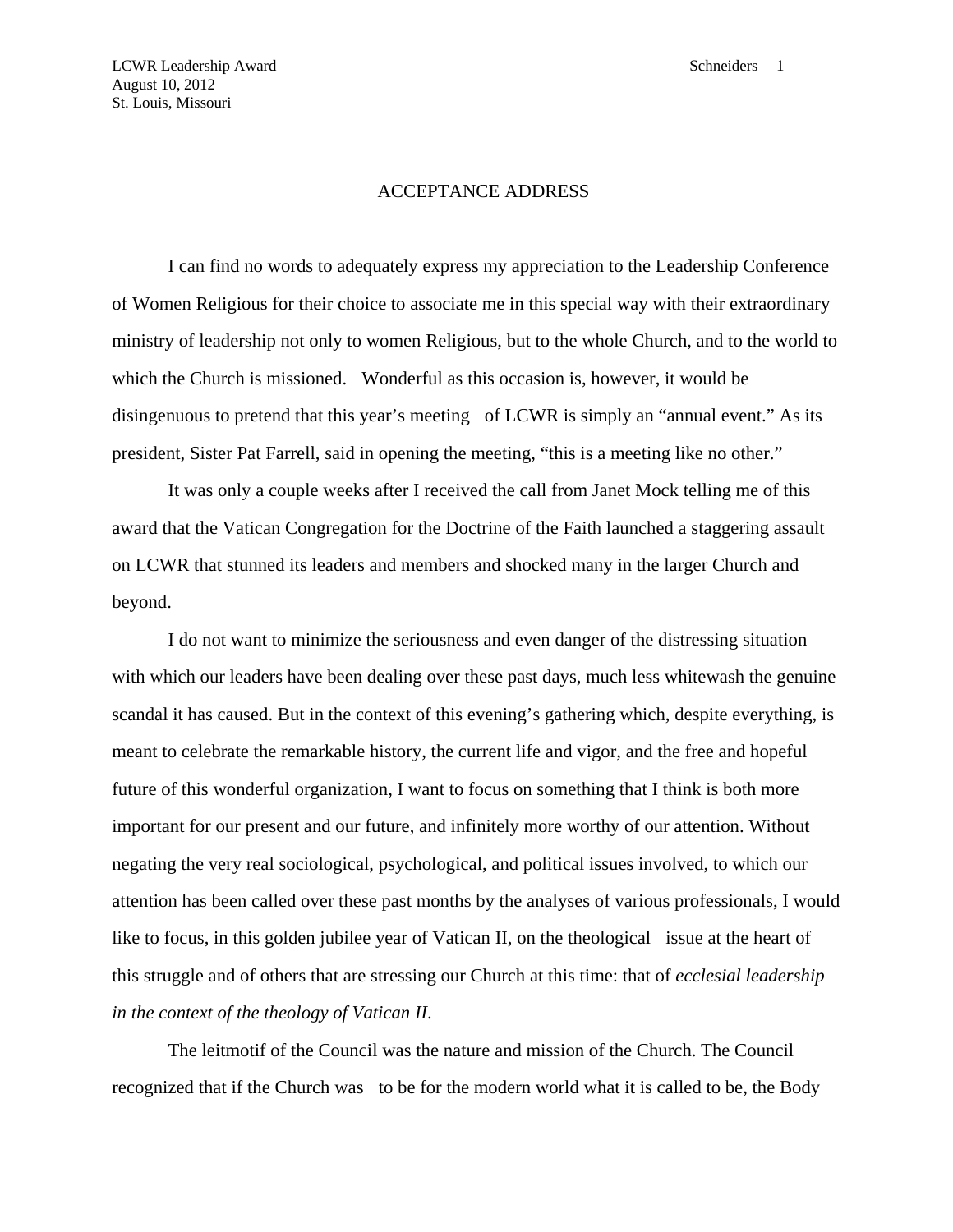of Christ at the service of the world that God so loved as to give God's only Son for its salvation, the Church's self-understanding, structures, procedures, and relationships required thoroughgoing *aggiornamento*, both reform and renewal. The most important documents that emerged from the Council concerned divine revelation [*Dei Verbum*] which is the ground of the Church and its life and whose mediation into the world is the Church's primary vocation and responsibility; the nature of the Church [*Lumen Gentium*] expressed and celebrated in the liturgy [*Sacrosanctum Concilium*] and lived in its mission to the modern world [*Gaudium et Spes*]; freedom of conscience [*Dignitatis Humanae*] which enables people to personally engage revelation, to participate in the Church's internal life, and to take responsibility for its mission as adult human beings called to share in God's life; and the promoting of the Church's relationship in mutuality with all people including non-Catholic Christians, people of other spiritual traditions [*Unitatis Redintegratio, Nostra Aetate*] , and even non-believers. I want to concentrate for a moment, then, on the theology of the Church, its identity and mission, in order to raise the issue of what kind of leadership the Church needs in this time of crisis.

 The Council took us back to the roots of ecclesiology in the Old Testament, to the theology of the Church as the Pilgrim -- that is, the not-yet-arrived -- People of God, created in God's own image as male and female who are equal partners with each other participating in God's own responsibility for creation itself, including the human family, on it historical way through this world to the New Jerusalem. In the New Testament that Chosen People was called deeper into the mystery of God, called to become not only a "light to the nations" (see, Is. 42:1-9; Lk. 2:29-32; Mt. 12:15-21; Acts 26:18-23) but the very Body of Christ, the presence of the Risen Jesus, acting in the world for its salvation (see, Eph. 4 and Rom. 12:3-8).

 God, in the person of Jesus, acted out for us what that salvific work should look like. In Jesus we contemplate the paradoxical relationship of God, the all powerful Creator, to power. Jesus did not come to exercise coercive power over recalcitrant sinners, to forcibly mold them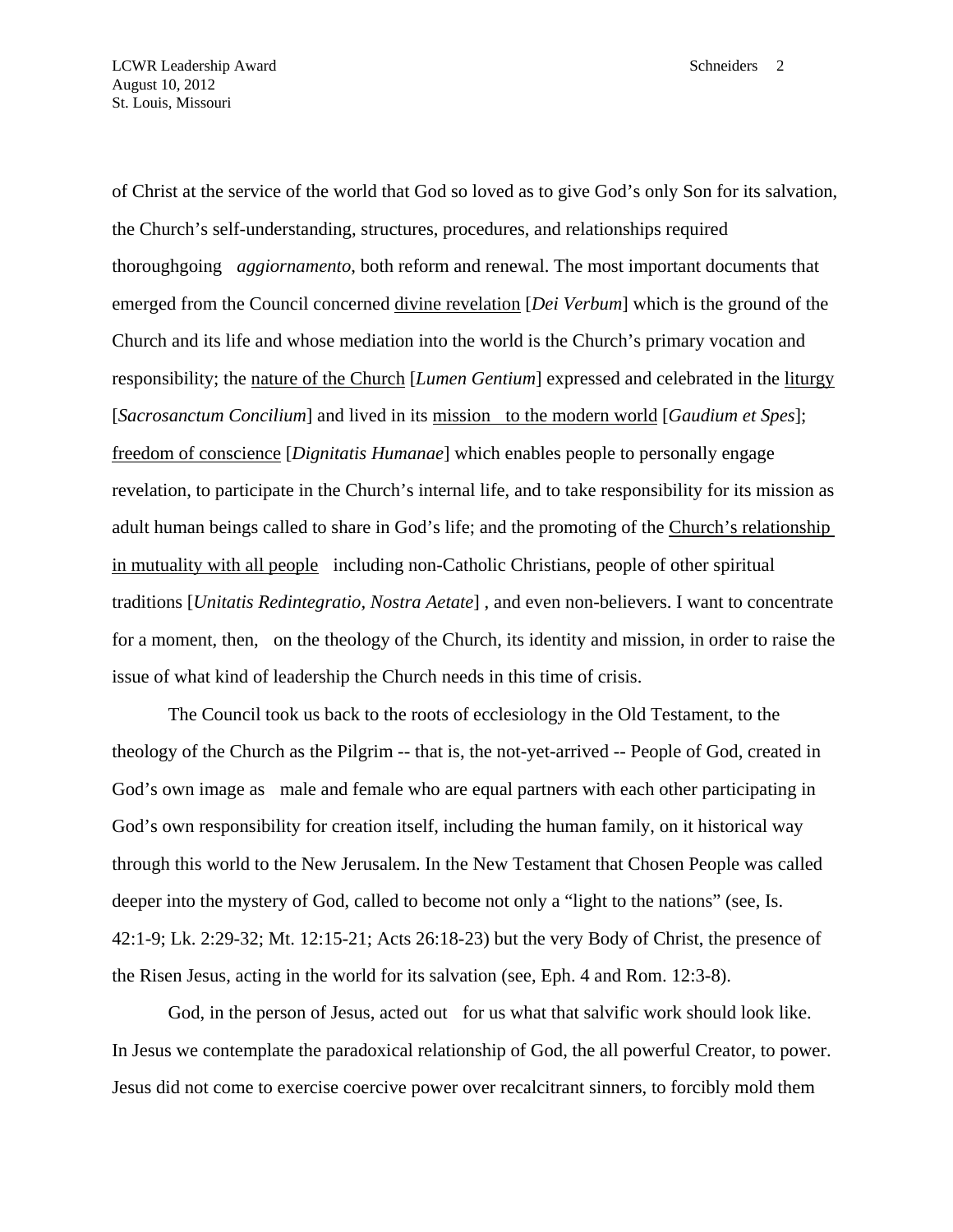according to some abstract divine plan of moral perfection. Jesus did not even found a family of which he would have been, in his culture, the patriarchal head and absolute authority. He neither sought nor accepted any office or position of authority or power in his religious community of Israel. He was called to be a prophet (see Lk. 4:16-21), to exercise a spiritual ministry that was not guaranteed by any official appointment, conferred no office, and gave him no institutional leverage. As a prophet he exerted only the influence of truth and love, the authority of his own integrity in witnessing to the God who sent him. Jesus never resorted to violence, thought-control or loyalty oaths, intimidation through shaming or threats of rejection, expulsion from the covenant community, execution, or eternal damnation. Rather, Jesus taught by world-subverting parables, challenging questions, insistent dialogue, by patient persuasion, repeated invitation, probing argument, and especially by his original and arresting interpretations of Scripture which were sometimes startling in their radicality because Jesus favored people and their needs over the requirements of even the most sacred laws (see, e.g., Mt. 12:1-8). He questioned and challenged both the ordinary people he dealt with and the authorities of his religious tradition. He, though divine by nature, refused to be made complicit in anyone's program of playing God in relation to others (see Jn. 8:1-11). But he also allowed himself to be challenged, for example, in regard to his sense of the exclusivity of Israel's vocation (see, Mk. 7:24-28).

 But finally, when he was rejected by the leaders of his religious community and sentenced to death by the powers of the Roman Empire, he accepted death rather than change or suppress the message he had come to offer: the radical, almost unbelievable, message of God's absolute and unconditional love for every human being, a love that would not be withheld from or defeated by even the most serious sinner. God raised the executed Jesus from the dead and restored him to his followers, whom he then empowered to continue to be his saving presence in the world, warning them that they would face the same fate he had if they remained faithful to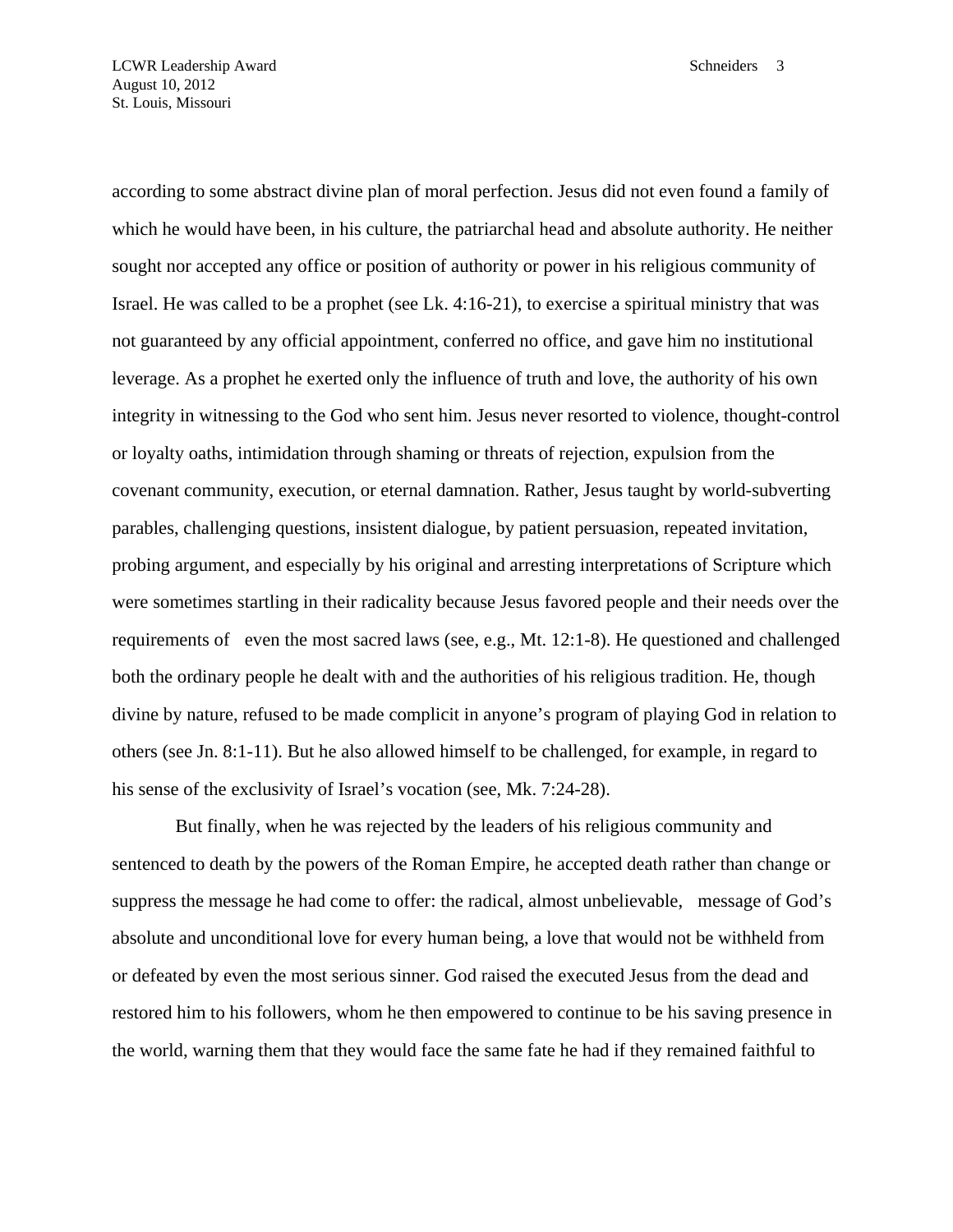his "scandalous" message of God's all-inclusive, law-relativizing love. This is the nature and mission of the community called Church, the Body of Christ in this world.

 The spirituality of Christian leadership is determined by the kind of community the Church is and the kind of mission with which it is charged. The Church that Jesus formed around himself is not an imitation of any secular model of community and therefore its leadership cannot and must not mimic the exercise of authority of secular power structures. The Church is not a divine right monarchy in which some individual person is vested by God with absolute divine power over all the members. Nor is it a one-person-one-vote democracy in which truth or even policy is decided by a majority, leaving the minority to fend for itself. It is not an oligarchy or rule by the powerful few whether they be titled nobles, or military officers, or corporation moguls, or vested clergy. It is not a plutocracy or rule of the very wealthy, nor a totalitarian dictatorship in which truth is decided and right is established by the brute force of the most powerful. It is not even that probably best form of secular government we humans have devised so far, the republic in which power is vested in, and exercised representatively by, the governed.

 The Church is a unique kind of community, the union of those baptized into Christ, formed by his Word which is not bound (see 2 Tim. 2:8-9) -- never fully grasped nor controlled by anyone -- gathered around the table where we share Christ's Body in order to become his Body for the world. It is a community in which there is no slave or master, no national or ethnic superiorities, no gender domination, no inequality that is theologically or spiritually significant except holiness, and in which even distinctions of role and function are not titles to power but differences which must serve the unity of the whole. It is a community in which all vie for the lowest place, wash one another's feet, lift rather than impose burdens, and dwell among their sisters and brothers as those who serve.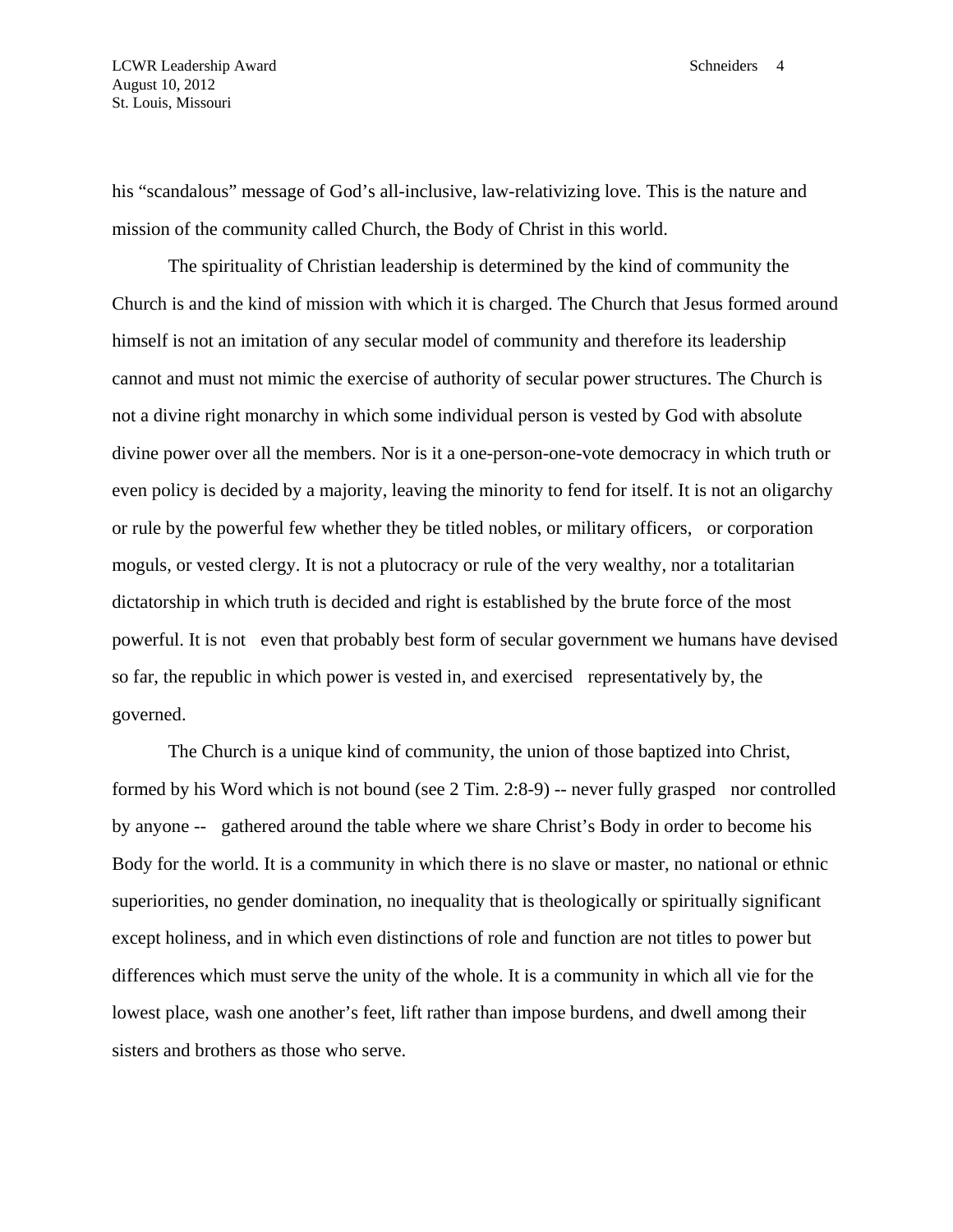What kind of leadership is possible and appropriate in such a community, in the Pilgrim People of God called to be the Body of Christ in this world? What is the spirituality of leadership that Jesus modeled and taught among the somewhat ragtag group of very ordinary women and men whom he formed into the first Christian community? What does such leadership look like on the ground, in our day and age, in our post-modern culture? Let me make three suggestions about what, minimally, Gospel leadership would look like.

 First, the leaders would *emerge from the community* rather than imposing themselves or being imposed upon it. They would be chosen because they share, incarnate, model, and articulate the faith and hope and commitments of the group. Several times since the mandate of the CDF was imposed on the LCWR the bishops in charge have insisted that they have no problem with the Sisters whom they love and admire. It is only their leaders who are problematic. But, unlike clerical leaders who are regularly imposed, without consultation, on communities to whom they have no relationship, because of the loyalty of the appointee to the higher authority rather than to the community to whom he is sent, the leaders of Religious Congregations are freely elected by the members precisely because they *do* represent the best hopes and commitments of the community. Leaders of Religious communities are chosen *from* the community, *for* the community, and when they complete their term of service they will not move up to a higher post in a power structure but will resume their place *in* the community. Leaders in Religious communities are and remain fundamentally equals of their sisters or brothers. They are not called or empowered or sent to dominate or lord it over the community, to take the first place in the assembly or dress in finery or give themselves honorific titles or demand obsequious marks of respect, but to be the servants of all, even to the laying down of their lives in various ways for those they serve.

 Secondly, the leader of a Gospel community, a community with a mission to the whole world which God so loved, would, like Jesus who prepared his disciples for what lay ahead,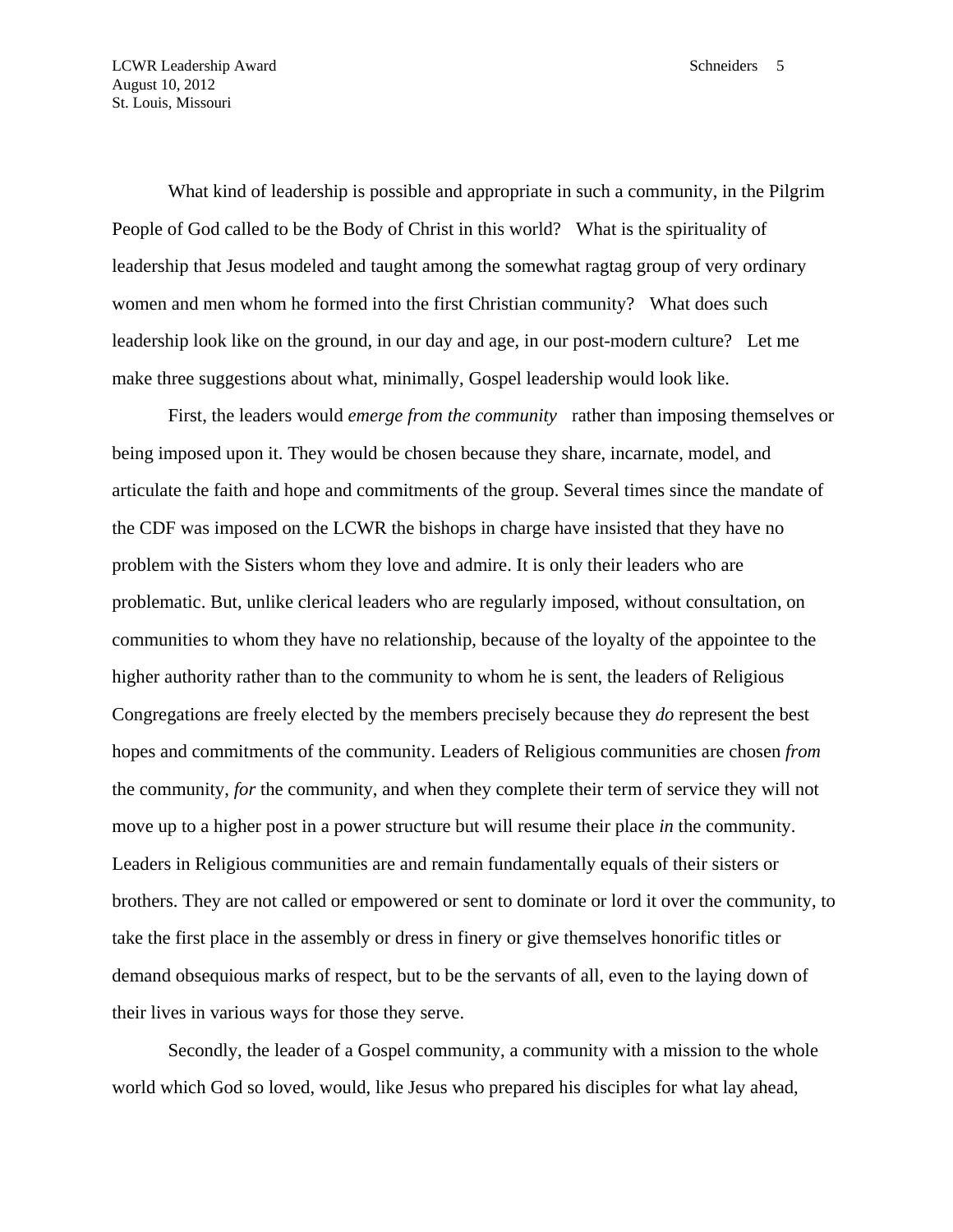exercise what Pat Farrell in her recent National Public Radio interview called "*anticipatory leadership*." Anticipatory leadership is not just crisis management, or shop-tending, or *status quo* preservation, and certainly not a channeling of abstract absolutes from without. It is an active fostering of discernment about what is coming toward us from the future and how we can be prepared, like good stewards drawing on treasures both old and new (see Mt. 13:52), to meet those new challenges with the riches of the Gospel tradition but also with the best contemporary resources and communal reflection.

 Third, the leaders of a genuinely Christian community must be capable of leading that community not only to *do* what is needed *in* this world but also to *be* what is needed *by* this world, not only *to act efficaciously but to live with integrity.* It is not enough that leaders themselves not abuse or dominate the members of the community but, like the Good Shepherd who does not abandon the flock when it is in danger (see Jn. 10:11-13), they must resist and energize the community to resist whatever threatens its integrity, whether such threats come from within or without, whether they are spiritual or societal or ecclesiastical. To incarnate, promote, and above all witness to the freedom of the Gospel in the face of interlocking domination systems, both secular and religious, is a primary task of the Christian community, the Body of Christ in this world, and we have been made very aware in the past six months of just how urgently the Church, and even people outside the Church's formal boundaries, are looking to Religious communities for leadership, for a witness to integrity, for a living model of what it means to be Church in these difficult times.

 Given the project that is Religious Life it is not at all surprising that this lifeform has genereated, and is still developing, a form of Gospel leadership which is increasingly emerging into public view as a genuine alternative to ecclesiastical or secular leadership defined as dominative power. This, for me, and I think for people all over this country and beyond, is what LCWR kin. *This kind* of servant leadership in *this kind* of Gospel community is as baffling to